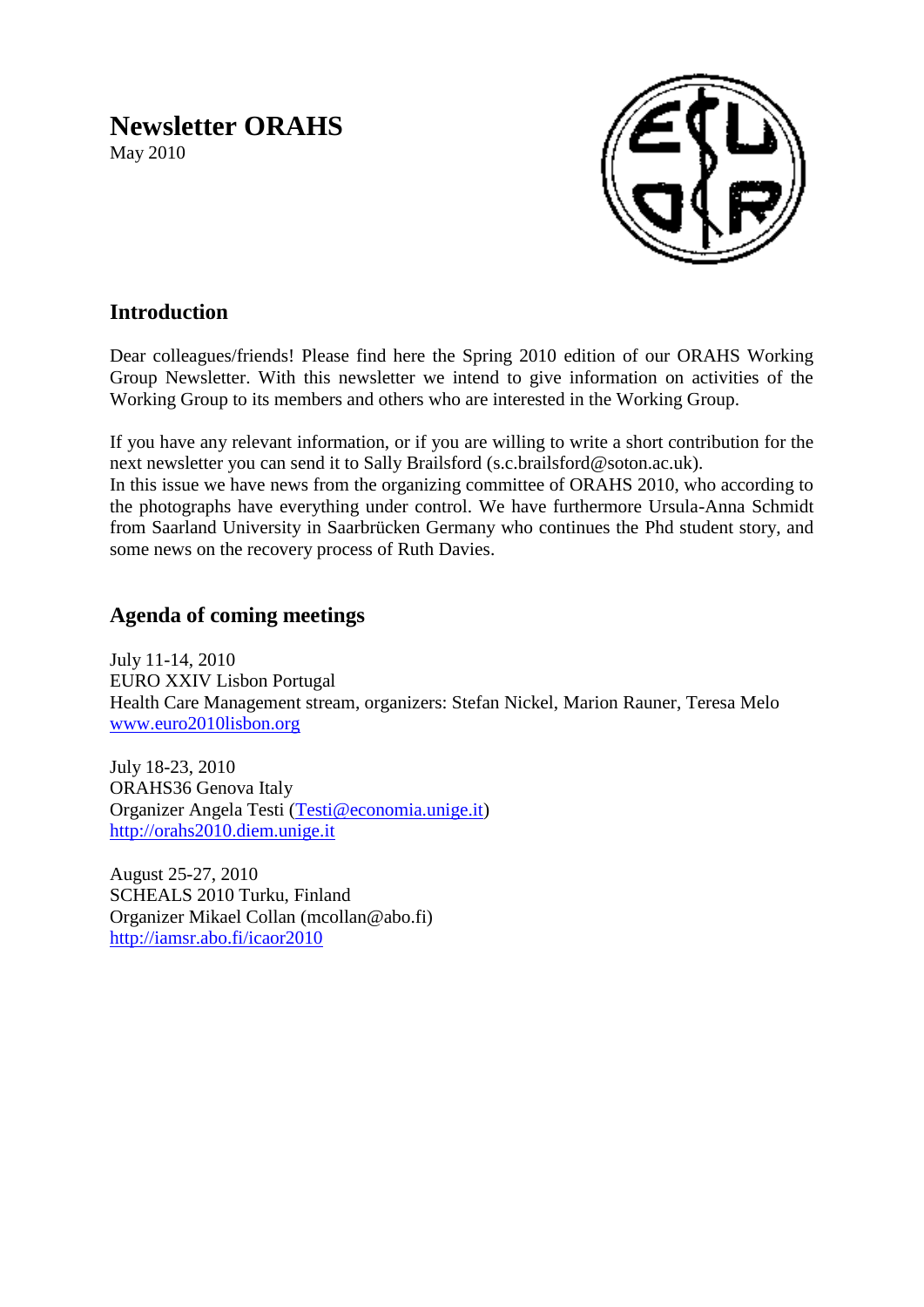#### **ORAHS 2010** *(report by Angela Testi, testi@economia.unige.it)*

Time is elapsing very fast and only three months are lacking to our meeting in Genova. Of course we are very occupied while working hard to prepare it, as you can see from the picture.



Important dates and call for papers are, as all of you know, already defined. We have developed a rich menu of publishing possibilities. Besides the abstract book, all participants, who already submitted an abstract, can also submit an extended abstract (maximum 14 pages), which will appear in the Conference Proceedings book (with ISBN) edited by Franco Angeli Edition and distributed during the conference. The extended abstracts must be submitted before the 1st of June, that is the ultimate and strict deadline fixed by the publishing Company to have the book prompt before the beginning of the Conference.

There are also two other possibilities. First, after the conference, authors have the opportunity to submit a full paper for publication in a special volume edited by Springer. Approximate Deadline: October 2010. Secondly, all participants could also consider to submit a full paper for publication in a special issue of "Computers & Operations Research" devoted to "OR for health care delivery". These papers will go through a normal reviewing process. Submission Deadline: December 2010. Decision of acceptance and approximate publication June 2011.

Other details can be found on the website where there is a presentation of the city and of the venue of the Conference and also a link with a webcam to get live sights of the city and of the ancient port where the School of Economics (*Facoltà di Economia*) is situated.

The preliminary "program at glance" is also scheduled. As it was requested, meetings begin at 9. There will be, probably, parallel sessions depending on how many abstracts will be sent. Besides, each day a "together activity" is planned because in our opinion it is very important to maintain the idea of the research family group that characterizes ORAHS meeting.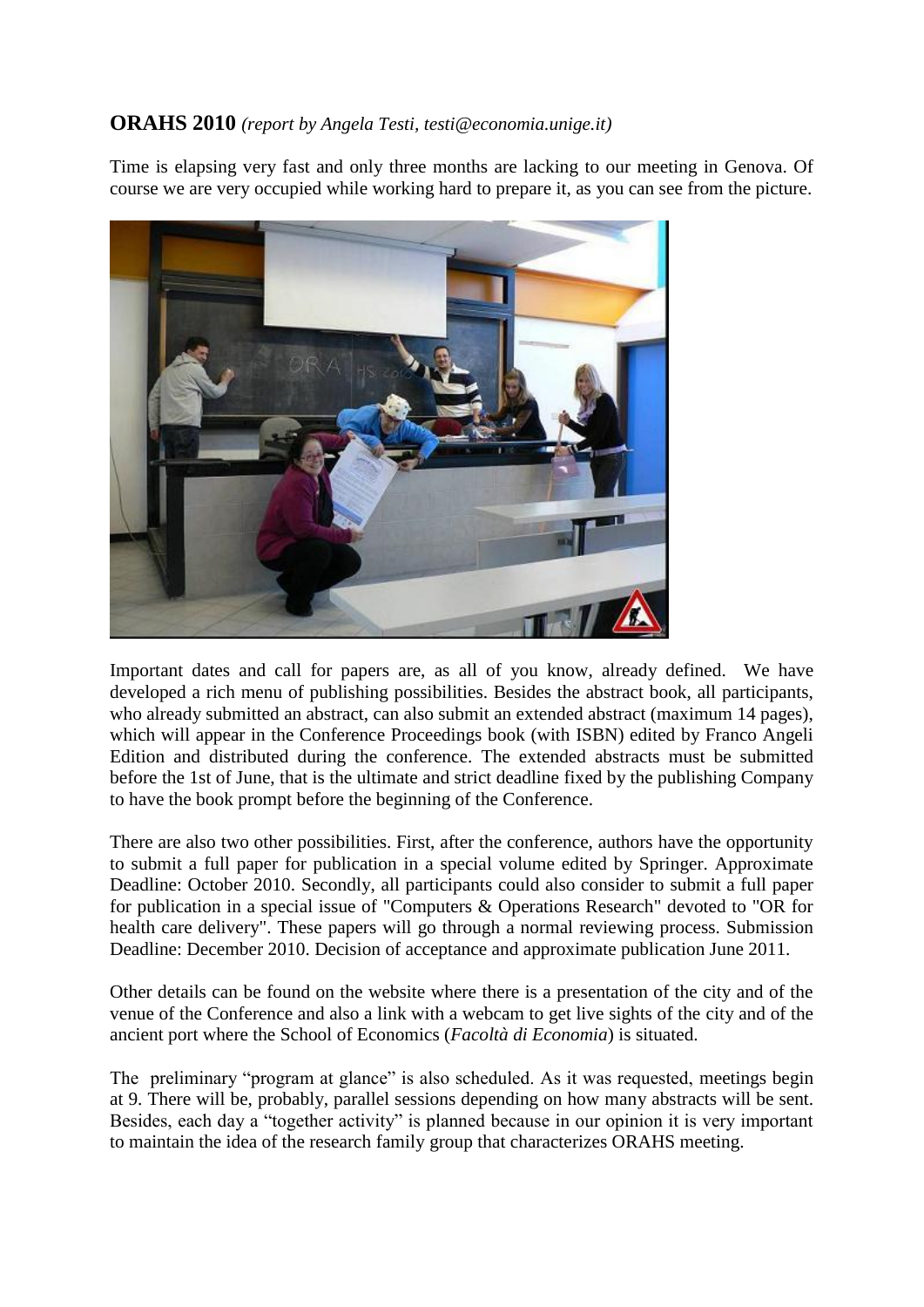There are two plenary sessions (Monday and Thursday), where we have invited some speakers to debate key issues and hot topics. On Wednesday, we have welcomed with great pleasure the proposal of a Symposium about "Modelling the care of older people" proposed by Duncan Boldy together with Marten Lagergren and David Clayden (past presidents of ORAHS) together with Paul Forte/Tom Bowen, to address another requirement of an ORAHS meeting, i.e. to focus on current strategic problems in healthcare. Note also that this Symposium is of particular interest in Genova, that is located in Liguria, the oldest region in Italy, which is one of the oldest countries in the world.

The third joint activity is the hospital tour, a traditional feature of ORAHS meetings, even if there is some debate whether to maintain such visit. Our choice was to maintain it though trying to include such visit into the scientific program. So we gave a title also to the visit, taking after the theme of the Symposium. Thus the visit should be a sort of scientific outing, i.e. a particular session which will be kept during the visit together with managers and doctors. We will visit one of the more important Children Hospital and Research Institute in Italy: Istituto Giannina Gaslini, where patient –centered health care is particularly required to take care appropriately of the young guests and their families and connecting hospital with home care along clinical pathways lasting, sometimes, different years.

Following ORAHS tradition also social events (pink-coloured areas in the programme) shared with accompanying persons are given a particular importance. The welcome party is planned to introduce you our city from a particular point of view, the sea. From 17.30 PM we are ready to receive you for registration in the ancient port near the Acquarium on board of a little boat, where we"ll have some drinks and appetizers. At 18.30 PM the boat will start for a short tour inside the port (about an hour), so you can see Genova from the sea as the ancient travelers did.

On Monday at the same time, we will meet the medieval old town entering the little alleys labyrinth ("*caruggi*" in local dialect), to see *Palazzo san Giorgio* (the financial center in 1100 and 1200), *Cattedrale San Lorenzo*, the church center and through Via Garibaldi (ancient *Strada Nuova*), catching sight of the city's noble past in its 16th century palaces (Palazzi dei Rolli), to arrive at Palazzo Tursi, the Town Hall for the Major greetings and welcome cocktail.

On Wednesday the traditional trip will be to San Fruttuoso and Portofino by boat. Other visits are planned for accompanying persons to visit Museums, churches and also particular shops (spices, chocolate and so on).

Don"t hesitate to contact us for every further requirement. We are waving from the Facoltà di Economia, waiting for you soon. Remember the early deadline registration of  $15<sup>th</sup>$  May!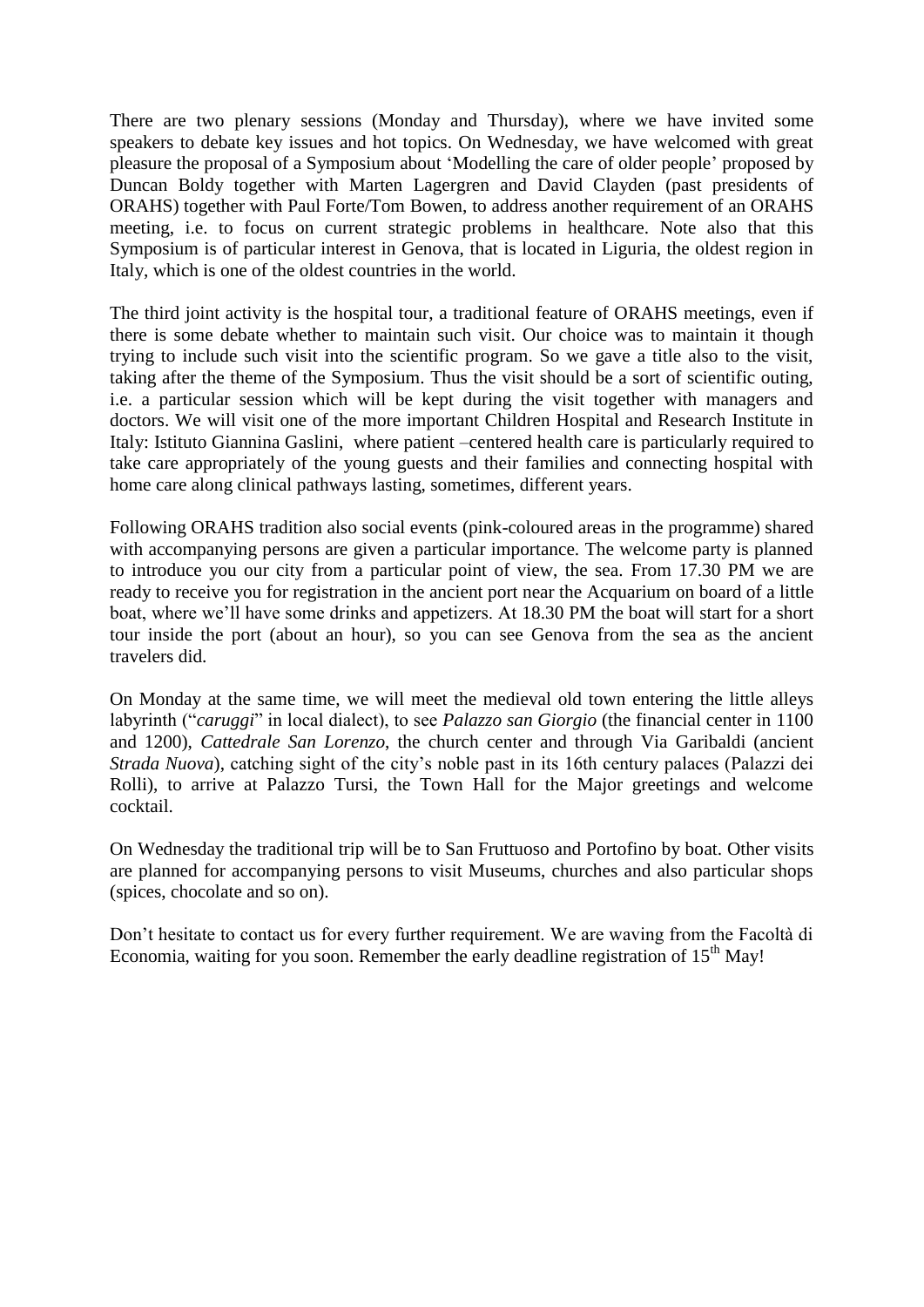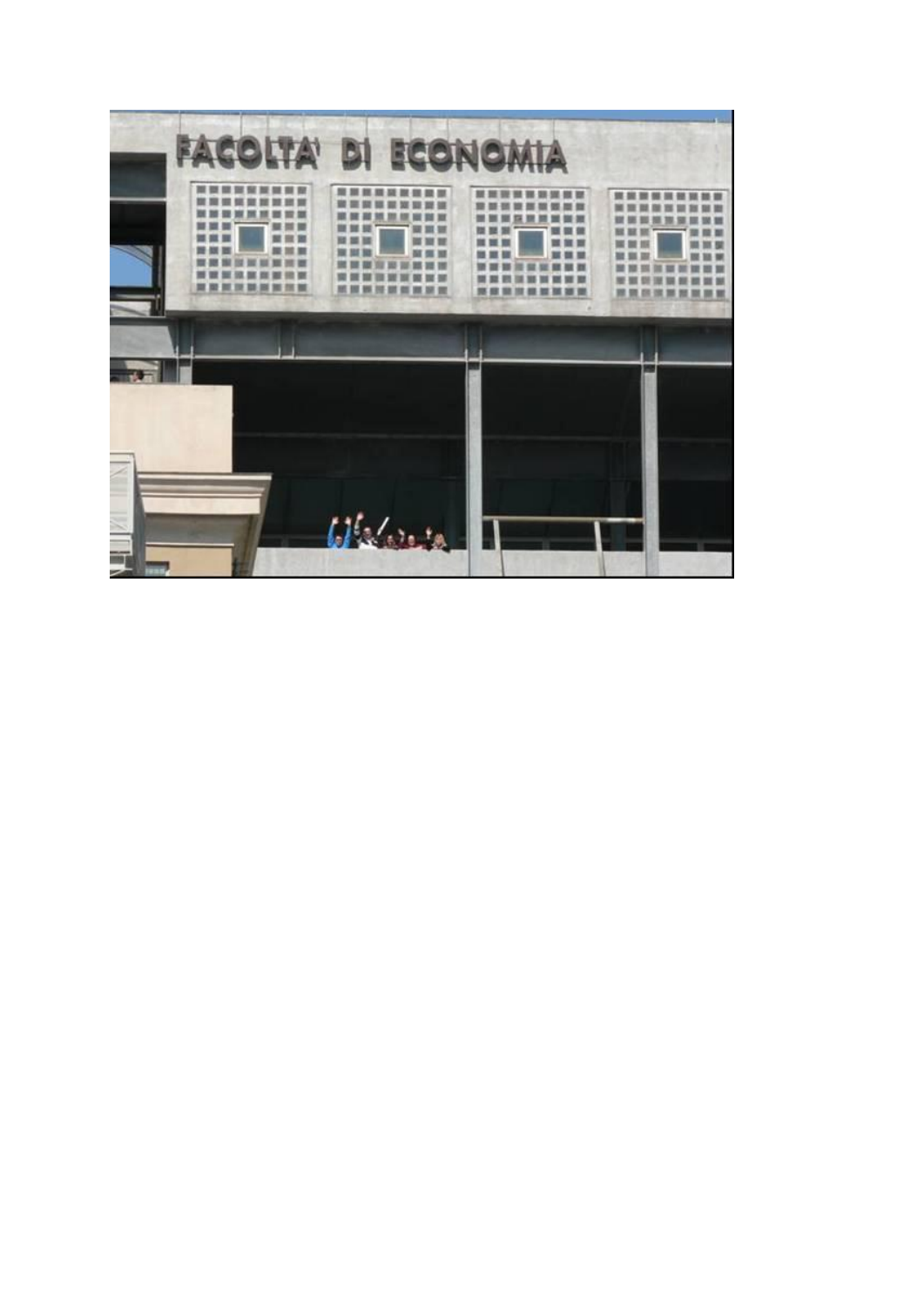#### *PhD researchers tell their story (report by Ursula-Anna Schmidt,* [\(ua.schmidt@orl.uni](mailto:ua.schmidt@orl.uni-saarland.de)[saarland.de\)](mailto:ua.schmidt@orl.uni-saarland.de)



My name is Ursula-Anna Schmidt and I am a PhD student at the Saarland University in Saarbrücken (Germany) where I studied business economics. After completing my diploma thesis, which addressed the topic of Genetic Algorithms in scheduling, I worked two years as a scientific officer for a chair of the economics department, where in the end unfortunately no topic was provided that was entirely congruent with my research preferences. Following this, Stefan Nickel offered me the opportunity to start a PhD

program in the field of health care management at the Chair of Operations Research and Logistics (Saarland University). The focus of my doctoral thesis, which I will conclude within the next few months, is analysing and improving patient flows and processes in hospitals by means of operational research techniques, with an emphasis on discrete event simulation. The cooperation with a German university hospital enabled me to get detailed and important insights into clinical workflows and to validate my models and solution approaches.

One aspect of my PhD studies that I find particularly interesting is the opportunity of taking part in applied research projects with different clinics. Besides studying the processes of the MRI department of the aforementioned university hospital for my thesis, I was involved in a project from the Fraunhofer ITWM in Kaiserslautern (Germany), analysing patient flows and processes in a CT and X-Ray department of a multispecialty clinic. The cooperation with different hospitals and the observations made confirmed what is known from literature: that each hospital has its own workflow, and solutions that work in one hospital are usually not templates, that can be transferred to other clinics. Each hospital requires an individual solution approach. That"s what makes the field of health care management so very interesting and challenging to me.

The region around Saarbrücken, the Saarland, is a nice place to live, as the border to France is very close, and leaves a French mark and influence on the life and people living there. My favourite jogging track is in the forest of Spicheren (France), directly behind the border. When running along this path I can best loose myself in thoughts, and both relax as well as generate useful ideas for my work. This place is rich in history, as, during the Franco-Prussian War (19 July 1870 – 10 May 1871), Spicheren was the stage of the Battle of Forbach, also known as the Battle of Spicheren, with more than 1000 dead soldiers (6 August 1870). Also during World War II, the heights of Spicheren played an important role for the German defence: due to the withdrawal of the French troops to the Maginot line, German troops built up fortified positions there, on French territory. When walking or jogging through the forest of Spicheren, one can still discover the shuddering multitude of German bunkers that have not been planed for memorial reasons.

I enjoy spending my leisure time with a good book, travelling, photography, Latin-American dance or sports. One of my major affinities is languages: Besides my business studies I have learned Spanish and have improved my skills from previous schooling in French and English. Currently I"m focused on learning Russian, a language as wonderful as it is difficult.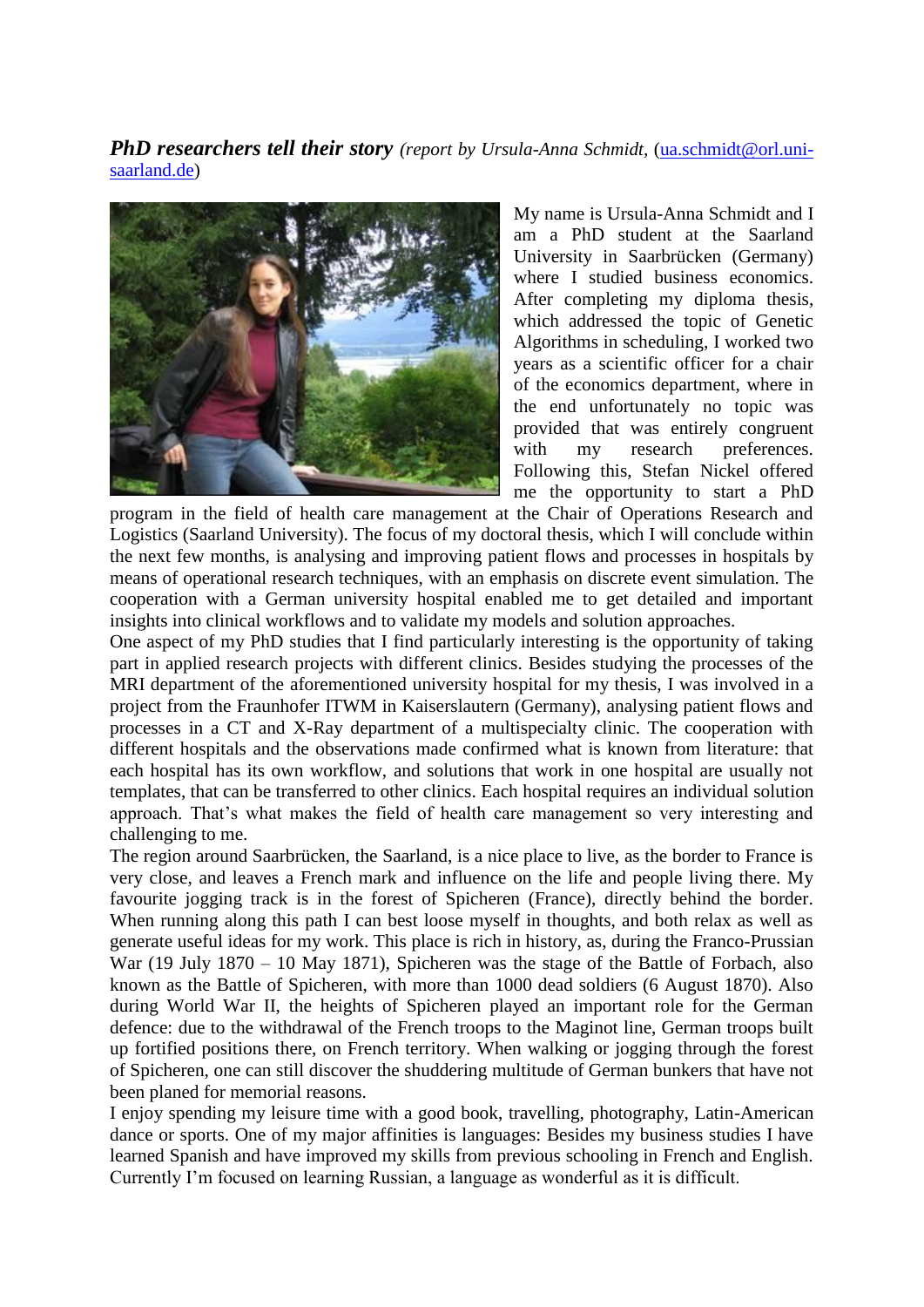The first time I took part in the ORAHS conference was in Saint Étienne in 2007. It was the first time I could present my work in front of an international audience and it was generally my first international conference. I was very positively surprised how easy it was to get in contact with the delegates and to get so much insightful and interested feedback on my work. I could establish many valuable contacts and friendships, which was reinforced and expanded at the ORAHS 2008 in Toronto. As a researcher in this field it is very important to get insight into the current research in health care management, and the ORAHS conference is the perfect platform to gain a detailed perspective on current research, not only in Europe. All participants of the next ORAHS meeting in Genova can look forward to another excellent conference and framework program.

# **EURO- info**

EURO has an extensive website with information on EURO conferences and EURO Working Groups. The website contains also an annual report of ORAHS. The EURO vice-president 2 in charge of the Working Groups is Professor Marc Sevaux, University of South Brittany, Lester France, who is *ex officio* a member of our working group. For more information about EURO, see [www.euro-online.org](http://www.euro-online.org/) 

#### **Web-site news** *(report by Sally Brailsford)*

The ORAHS website can be found at [http://www.management.soton.ac.uk/orahs/.](http://www.management.soton.ac.uk/orahs/) It has been updated with a link to the 2009 conference. It contains two lists of members, the "link members" for each country and the "national members" from that country. This is still not the full membership list as it contains fewer names than the mailing list. We are planning to develop a system to allow people to add their names and amend their details online. In addition to this, we welcome ideas and suggestions for the website.

#### **Short communications**

#### *Post conference publications ORAHS2009 (report by Erik Demeulemeester [Erik.Demeulemeester@econ.kuleuven.be\)](mailto:Erik.Demeulemeester@econ.kuleuven.be)*

Erik reports that the first review round for the special issue number of ORAHS 2009 is just finished and referee reports are sent to the authors. Out of 13 papers submitted, 10 will continue for the second round  $-4$  with minor revisions and 6 with major revisions. The papers will be published in the International Journal of Health Management and Information, due for December 2010.

#### *Post conference publications of ORAHS2006 (report from Marek Lubicz [marek.lubicz@pwr.wroc.pl\)](mailto:marek.lubicz@pwr.wroc.pl)*

We congratulate Marek with the publication of this book, which is partly based on the papers presented at the 2006 meeting of ORAHS in Wroclaw. Marek has taken this opportunity to compare development of applied OR, especially in the Polish health care, over the years between the first ORAHS meeting in Wroclaw in 1990 and this second meeting in 2006. By asking many ORAHS members to formulate viewpoints on challenges for OR contributions in healthcare, the book brings together much expertise in applied Health OR. Well done!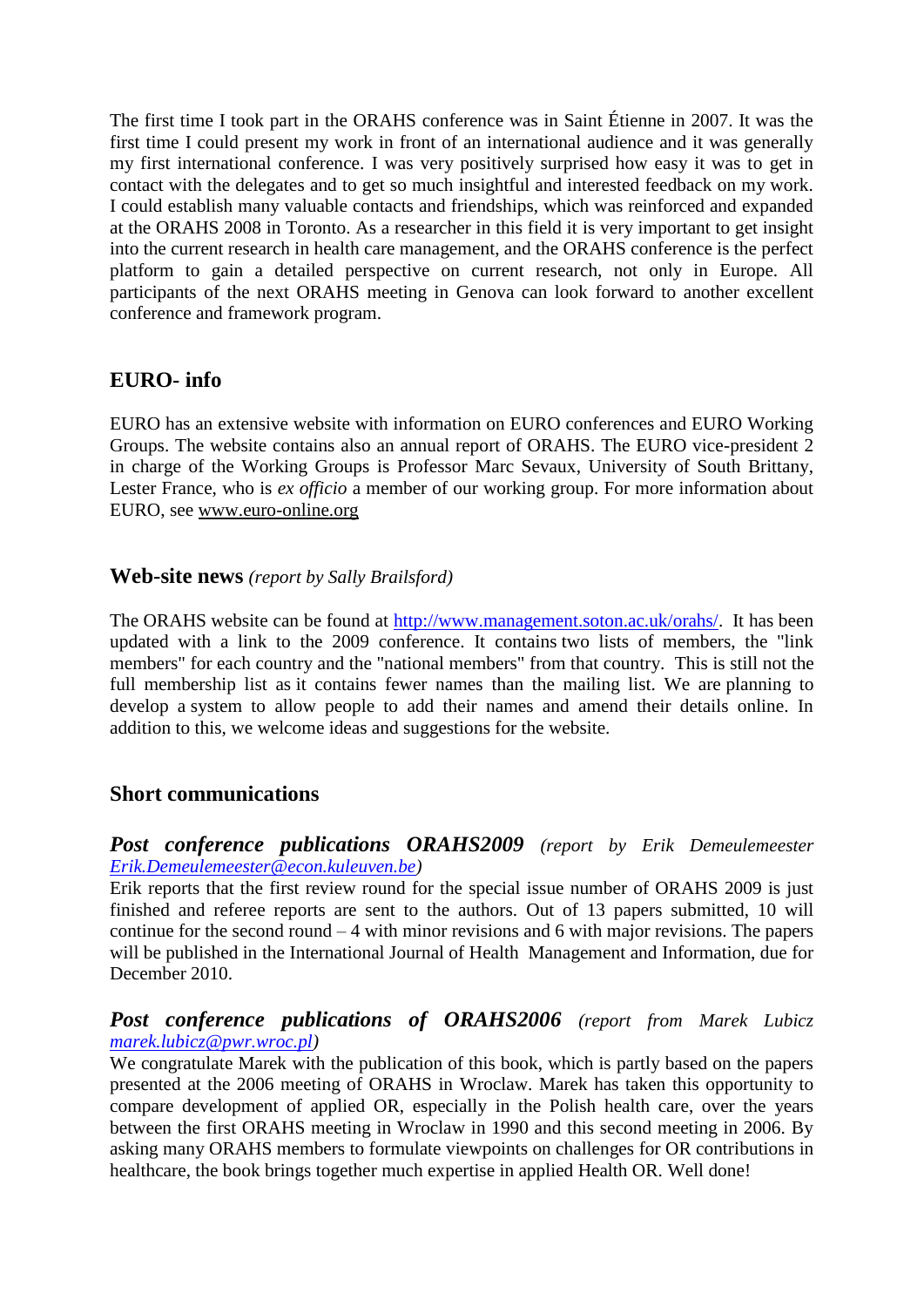The book "Operational Research Applied To Health Services In Action – Revisited" was published in December 2009 by Wrocław University of Technology Press (Oficyna Wydawnicza Politechniki Wrocławskiej) with ISBN 978-83-7493-409-1.

The book consists of 35 chapters written by 51 authors from 11 countries, mostly by the members of the EURO Working Group Operational Research Applied to Health Services (ORAHS), within EURO - Association of European Operational Research Societies.

The aim of this book is to provide the target audience (researchers, health care managers, administrators as well as clinicians, particularly in Poland as well as other Central and Eastern European countries) with current developments in quantitative support for modern health systems. It also contains viewpoints of prominent international and Polish scholars and health care practitioners on the importance and determinants of successful applications of classical and modern quantitative approaches for solving health care problems.

The problem domain 'Health Operational Research' is understood throughout the book in a classic way as systematic, quantitative analysis in support of rational policy and decision making. This umbrella concept of operational research covers many classical approaches and methods, such as simulation modelling, mathematical programming, decision analysis, cost effectiveness analysis, development of indicators, and methods for forecasting, monitoring and evaluation. The list of modern quantitative approaches includes intelligent decision support and expert systems, neural networks, data mining or uncertain modelling. OR has always been an applied scientific discipline, dealing with real life systems, processes and complex decision problems. Health care and the boundaries of clinical and managerial decision making, have for many years been one of the most important application domains for OR.

Two thirds of all chapters have been written exclusively for this book; the other third is based on the presentations given during two ORAHS Annual Conferences, held in Poland in 1990 and 2006. The chapters are grouped into six parts:

Part 1, dealing with fundamental problems of Health OR as seen by two key national level specialists from Poland and the United Kingdom, as well as academics

Parts 2-4, presenting quantitative approaches applied to mental health care (Part 2), emergency health care (Part 3) and a selection of managerial and clinical problems in other areas of health care (Part 4)

Parts 5-6, containing viewpoints on the importance and determinants of successful applications of classical and modern quantitative approaches for solving health care problems, written by international (Part 5) and Polish (Part 6) scholars and health care practitioners.

# *Modelling the Care of Older People – 'Chairmen's Symposium' during*

# *ORAHS2010 (report by Duncan Boldy [D.Boldy@curtin.edu.au\)](mailto:D.Boldy@curtin.edu.au)*

Over the years since its inception in 1975, the working group has had a number of presentations related to the care and treatment of older people; indeed it has been (and remains) a favourite topic of many members, including the first two chairmen. Given the ageing of populations worldwide, and this year's theme of 'OR for patient-centred healthcare delivery", it seems an appropriate time to revisit and update our knowledge of the particular issues related to the care of older people and OR approaches related to addressing these. Chaired by the working group"s first chairman (Duncan Boldy, now living in Australia), the symposium will include presentations by Duncan, Marten Lagergren (second chairman) and